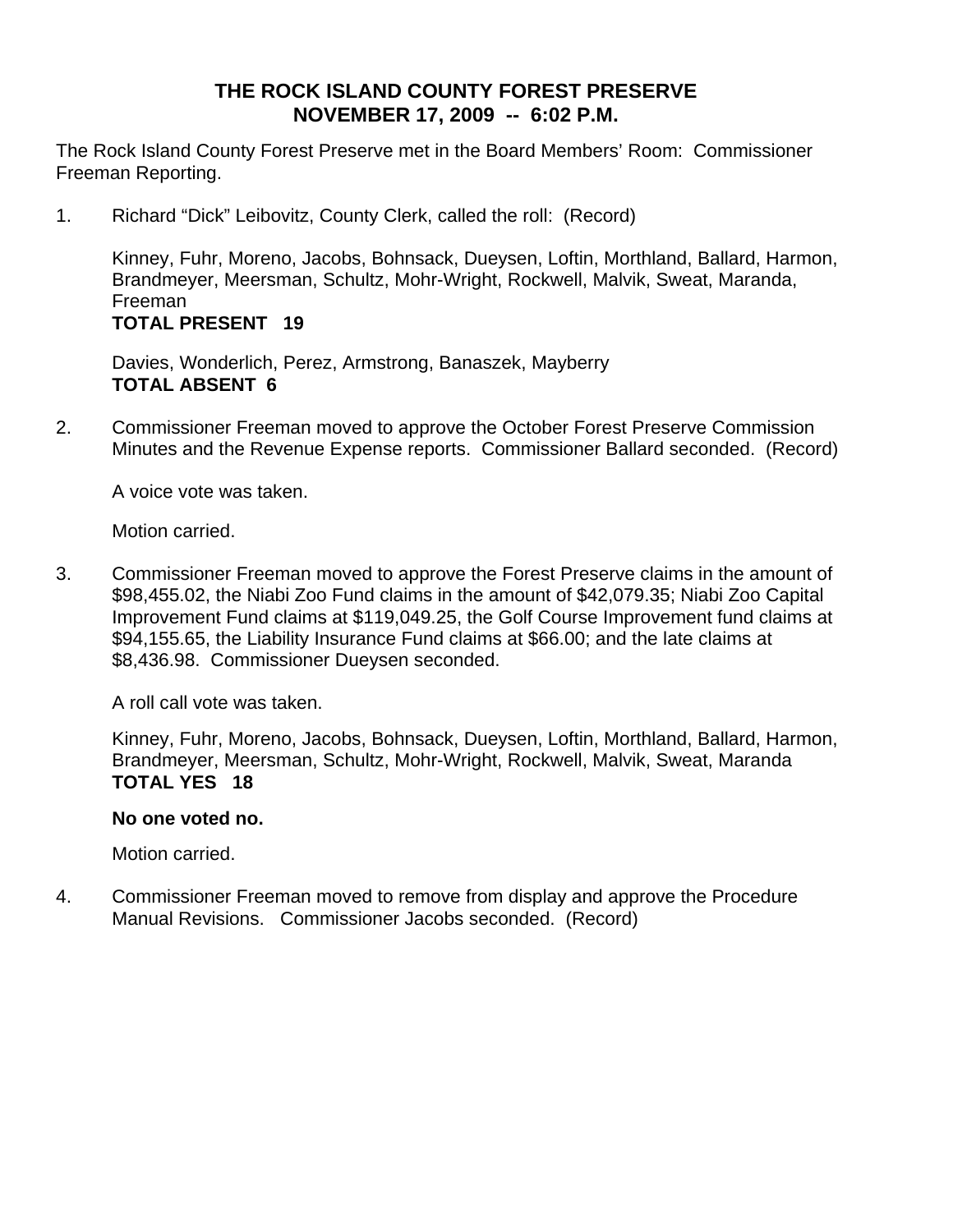A roll call vote was taken.

Kinney, Fuhr, Moreno, Jacobs, Bohnsack, Dueysen, Loftin, Morthland, Ballard, Harmon, Brandmeyer, Meersman, Schultz, Mohr-Wright, Rockwell, Malvik, Sweat, Maranda **TOTAL YES 18** 

#### **No one voted no.**

Motion carried.

5. Commissioner Freeman moved to approve the low bid in the amount of \$4,130 from Koehler Electric for the grinder pump electrical work at Niabi Zoo. Commissioner Meersman seconded.

A roll call vote was taken.

Kinney, Fuhr, Moreno, Jacobs, Bohnsack, Dueysen, Loftin, Morthland, Ballard, Harmon, Brandmeyer, Meersman, Schultz, Mohr-Wright, Rockwell, Malvik, Sweat, Maranda **TOTAL YES 18** 

### **No one voted no.**

Motion carried.

6. Commissioner Freeman moved to approve the low bid of \$9,800 from Countryman Landscaping for a retaining wall at Dorrance. Commissioner Morthland seconded.

A roll call vote was taken.

Kinney, Fuhr, Moreno, Jacobs, Bohnsack, Dueysen , Loftin, Morthland, Ballard, Harmon, Brandmeyer, Meersman, Schultz, Mohr-Wright, Rockwell, Malvik, Sweat, Maranda

### **TOTAL YES 18**

#### **No one voted no.**

Motion carried.

7. Commissioner Freeman moved to approve to negotiate with the union to reclassify Animal Handler I positions to Animal Handler II positions. Commissioner Rockwell seconded.

A roll call vote was taken.

Kinney, Fuhr, Moreno, Jacobs, Bohnsack, Dueysen, Loftin, Morthland, Ballard, Harmon, Brandmeyer, Meersman, Schultz, Mohr-Wright, Rockwell, Malvik, Sweat, Maranda **TOTAL YES 18** 

### **No one voted no.**

Motion carried.